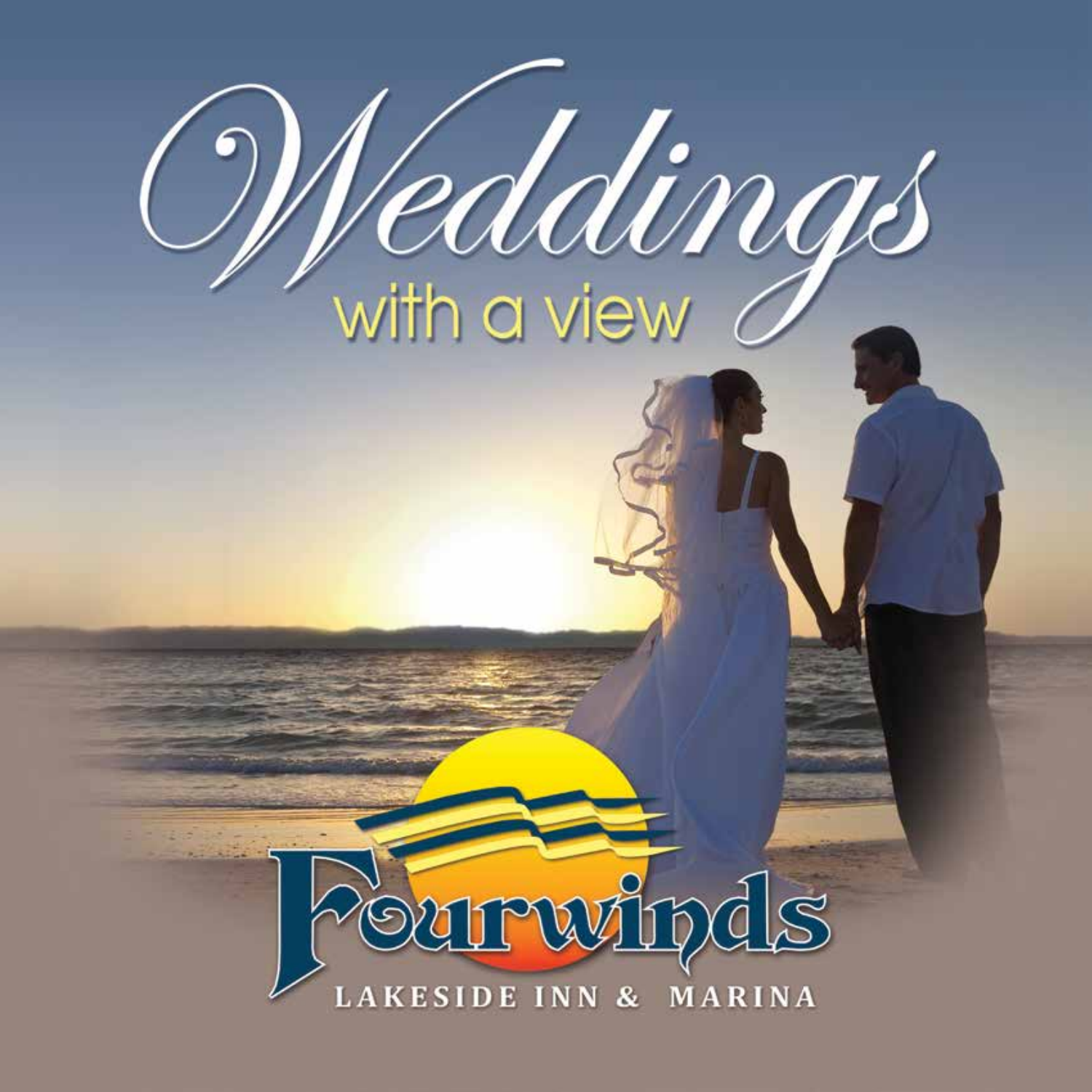$\sqrt{ }$  eddings set the stage for a couple's life together and allow those most dear to experience what defines you as a couple. From the vows to the centerpieces, every aspect of the wedding reflects the couple's personality. That's why you won't find pre-set packages at Fourwinds. Every wedding here is as unique and personal as you are!

Fourwinds Lakeside Inn and Marina offers four outdoor venues that offer spectacular views of Lake Monroe. Imagine pictures of the bride and groom by the lake at sunset; or the wedding party photographed with a backdrop of autumn-leaved trees. Do you dream of a beach wedding? The inn boasts a private beach along the shores of Lake Monroe. Would you like to be married underneath a beautiful gazebo overlooking the lake? We offer several locations for you to choose from.

> hile planning your dream wedding keep in mind these little extras that we are able to assist you in renting at an addional cost.

Our wedding specialist will guide you every step of the way to help you create the wedding of your dreams that will insure you and your guests have a day that will be remembered forever.











- 
- White tablecloths
- Archway for ceremony that you can decorate to fit your wedding theme
- Mirror centerpieces with candles
- Complimentary changing room for bride and groom
- Free park entry for all guests
- Personalized planning consultation with our experienced specialist
- Set-up and break-down
- Table numbers with holders



### **Reception:**

Tent Sides **Heaters Lighting** Dance Floor Specialty Linens









# **Ceremony:**

Aisle Runner White Ceremony Chairs **Candelabras**  Plant Stands Kneeling Bench

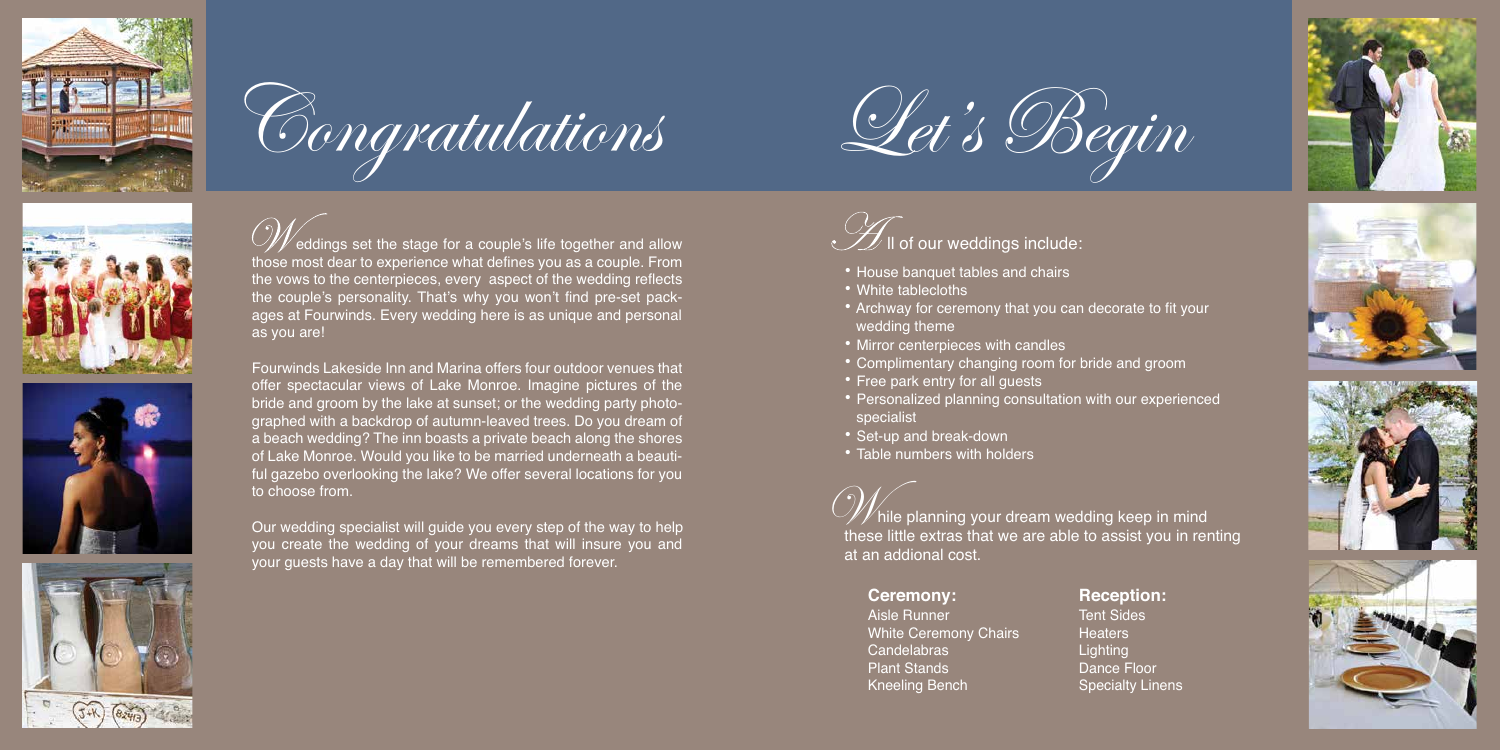







### **Anchor Patio**

You can't get much closer to the lake without getting wet! Surrounded by lush landscaping, this outdoor venue is the most popular destination wedding location. The herringbone pattern of the earth tone bricks provides a beautiful setting for any wedding ceremony or reception. Should you decide to have both your ceremony and reception on the Anchor Patio, you do not pay a separate ceremony site fee.

### **Anchor Patio w/ Tent**

A white frame tent provides a shelter from the sun for your guests and a grand backdrop for any occasion. The tent includes basic lighting and can easily be decorated to fit any theme. Have the outdoor wedding you've always dreamed of without worrying about the weather; tent sides can be added at an additional charge.

# **Gazebo (Ceremony Only)**

Invite your closest friends and family on the elevated lawn while you say your vows underneath our garden gazebo.

# **Beach (Ceremony Only)**

Always dreamed of a destination wedding? Make your dreams a reality by choosing the beach for your ceremony location.



# **Admiral Ballroom**

The Admiral Ballroom boasts the largest indoor space at Fourwinds. This very versatile ballroom has no pillars or posts allowing for flexible seating arrangements to meet the needs of any event. This room can be divided into two rooms; restrooms and a water fountain are conveniently located in the hallway just outside the room. The addition of a dance floor for your event may reduce the number of guests that can be seated comfortably.

### **Commodore Ballroom**

The Commodore is the second largest ballroom with a softer architectural ceiling. This room is ideal for both indoor ceremonies or receptions. Restrooms are available in the hallway. The seating arrangements may reduce the number of guests that can be seated comfortably.

## **Coral Room w/Patio**

This room is ideal for a private rehearsal dinner, day-after brunch, engagement parties, and more. It comes with its own fireplace and private patio.





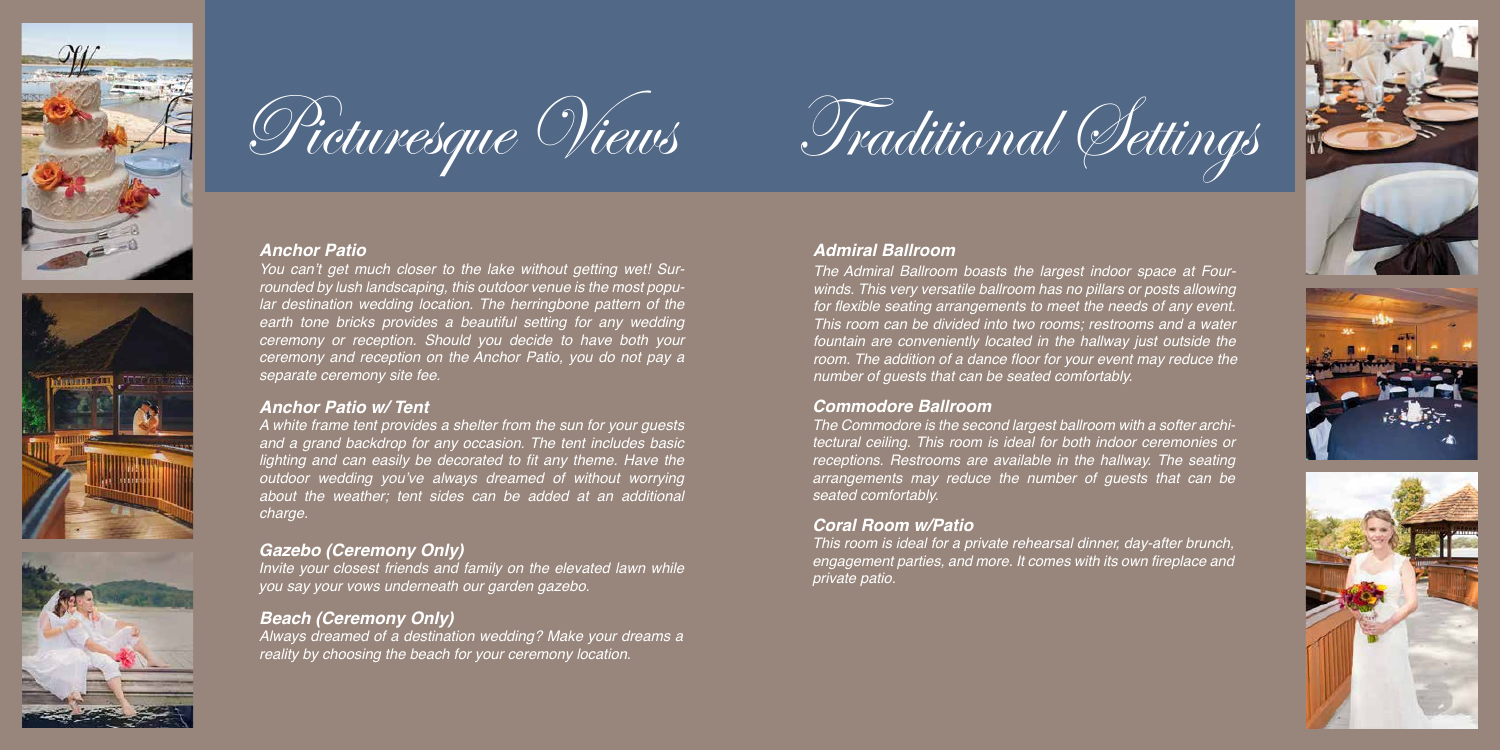









|                               | <b>Dimensions</b> | <b>Capacity</b> |
|-------------------------------|-------------------|-----------------|
| <b>Anchor Patio</b>           | 120 x 40          | 400 Max.        |
| Gazebo                        |                   | 100 Max.        |
| <b>Beach</b>                  |                   | 100 Max.        |
| <b>Admiral Ballroom (All)</b> | $56 \times 48$    | 180 Max.        |
| <b>Admiral East</b>           | 34 x 48           | 120 Max.        |
| <b>Admiral West</b>           | 22 x 48           | 80 Max.         |
| <b>Commodore Ballroom</b>     | 32 x 58           | 100 Max.        |
| <b>Commodore A</b>            | 32 x 20           | 33 Max.         |
| <b>Commodore B</b>            | 32 x 19           | 33 Max.         |
| <b>Commodore C</b>            | 32 x 19           | 33 Max.         |
| <b>Coral Room</b>             | $37 \times 18$    | 32 Max.         |



Full payment must be received 21 days prior to the event with food guarantee, excluding bar service. Final payment for bar service and any other miscellaneous or day of the event expense will be made at the end of the event.

A non-refundable deposit of \$1,000.00 is required to reserve the date. The inn also requires a credit card number be held on file. 120 days prior to the event, 50% of the total estimated cost is required. If payment is not received by agreed upon date, Fourwinds reserves the right to cancel all services and will not be held responsible for any further costs.

The inn requires a minimum amount in food and beverage purchases for all weddings. This amount must be met or the difference will be charged as miscellaneous to your final bill and is subject to tax and gratuity.

A minimum guaranteed guest count of all guests in attendance, regardless of age, must be provided at least 21 days in advance of the event. Guests may be added to the count up to 7 days in advance. Total charges will be based upon the minimum guaranteed guest count, OR the amount of guest in attendance, whichever is larger.

All receptions must end by 11:00 pm unless additional time is granted based upon request and time of season.

In the event of inclement weather, alternative arrangements for outdoor events (up to 300 guests for ceremony and 200 for the reception) may be made. Tent sides are available at an additional fee for Anchor Patio Tent events and must be requested at least 48 hours in advance.

All displays and/or decorations to be used during your group function must be approved when finalizing with our Wedding Coordinator and will be subject to approval by the resort upon arrival. Glitter, confetti, and un-enclosed candles are not permitted. Any damage that is incurred by affixing items to walls, ceilings or floors will be assessed by Fourwinds management and charged to the client account. The inn will not be liable for any loss or damage of client's property brought in. Any decorations you provide must be removed promptly at the end of the event.

All food and beverage must be purchased through Fourwinds Lakeside Inn & Marina with the exception of a wedding cake, cupcakes or candy bar.

Policies & Information